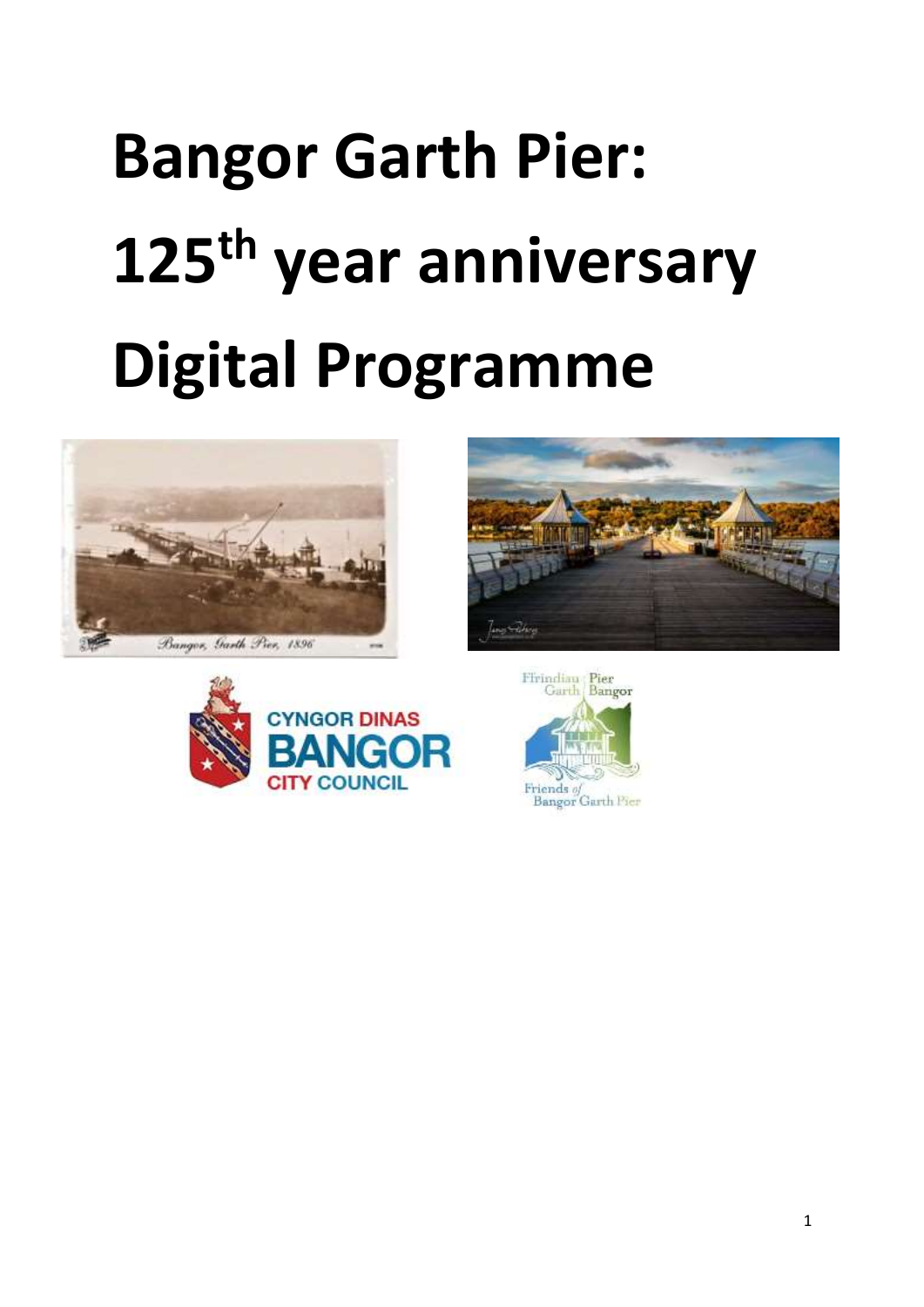# **Foreword**

"I think it is fair to say that our pier is the jewel in the crown of our great city, affording all who venture upon it some of the finest views imaginable. It has stood as an asset to our city for over 125 years, and it has served the people of this city throughout this time. The pier has faced numerous challenges throughout its journey and perhaps none more-so than the recent structural repairs that have seen an incredible investment of over £1m to ensure the survival of this structure for the next 125 years.

With this structural work finished, attention is being turned to further enhancing the aesthetic of its already gorgeous Victorian fittings and to expand its capabilities as an event venue and as a renowned destination both far and wide.

I wish we could have marked this historic day with a grand parade in the spirits of that which opened the pier 125 years prior, yet it is a sign of the times that we are unable to do so. Though I will use this space to extend a thank you for all those who have enjoyed the pier over its history and for all those who have looked after it. We can't turn out as a city today to celebrate its momentous anniversary, but we can, and we will, celebrate the pier in our own way moving forward, be that crabbing off of the end with the family, purchasing an Ice Cream here on a first date, having a warming coffee as you watch the ebb and flow of the tide or simply as you stop to take in the views of Snowdonia from this glorious structure. The pier is in the lifeblood of this city, it's part of Bangor's hiraeth and I very much look forward to seeing its history to come" **Cllr Owen Hurcum, Mayor of Bangor**

"As Cllr Owen Hurcum, Mayor of Bangor says, the pier is in the lifeblood of Bangor – loved by locals; by Bangorians who have moved away; by visitors to our city and surrounding areas; and also by our university students and alumni.

The pier was opened when my granddad, who was born and bred in Hirael, was one year of age – when Beach Road did not even exist, and Port Penrhyn was a thriving and busy port, and ship building was at its zenith

Left to right: City Council Director Iwan Williams; Mayor of Bangor Cllr Owen Hurcum; FBGP Chair Avril Wayte

in Bangor.

Ever since it opened, it has enabled so many

memories for so many people – I speak to so many people on the pier who have their stories to tell, as Owen says first dates, fishing, crabbing, memories of using the ferry to Glyn Garth and Beaumaris, diving off the pier, volunteering in one of the many kiosks, or simply just strolling along enjoying the tremendous views.

As Chair of Friends of Bangor Garth Pier, I feel a tremendous sense of duty and privilege from being so closely involved with our beautiful pier, knowing that we are helping the City Council to protect it for the future, and helping support and enlarge the pier community – a community of locals, FBGP members and trustees and

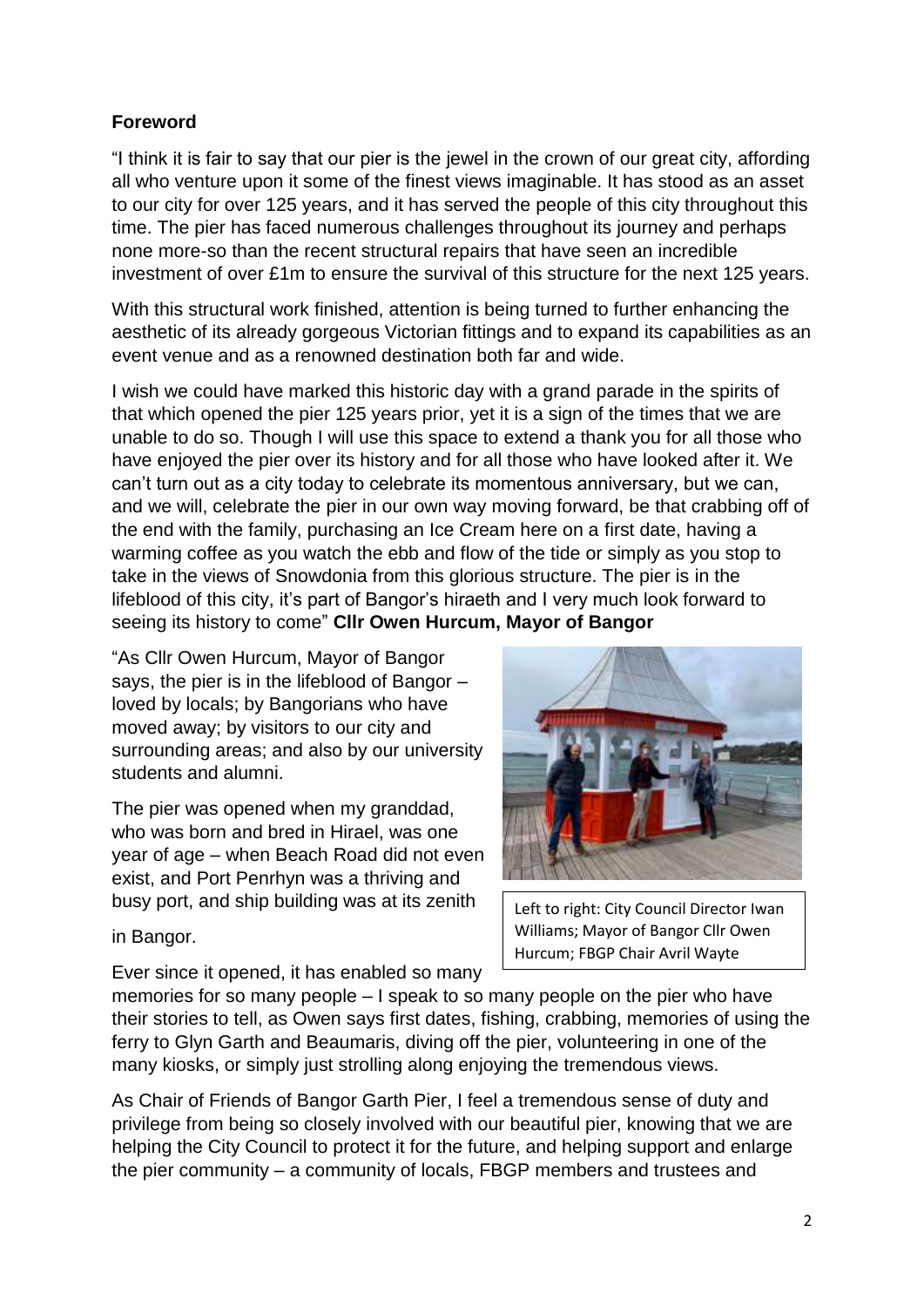volunteers, Bangor City Council employees and councillors, kiosk holders, local artists whose work will soon to be for sale in the kiosks, and everyone else who loves it.

Soon, our beautiful red (or orange, depending on the light!) and purple kiosks will be open, and selling pier related merchandise created by our local artists, all to raise money for pier restoration, and staffed by our growing army of volunteers. Be sure to come and visit and enjoy everything our fabulous pier has to offer."

# **Avril Wayte, Chair, Friends of Bangor Garth Pier**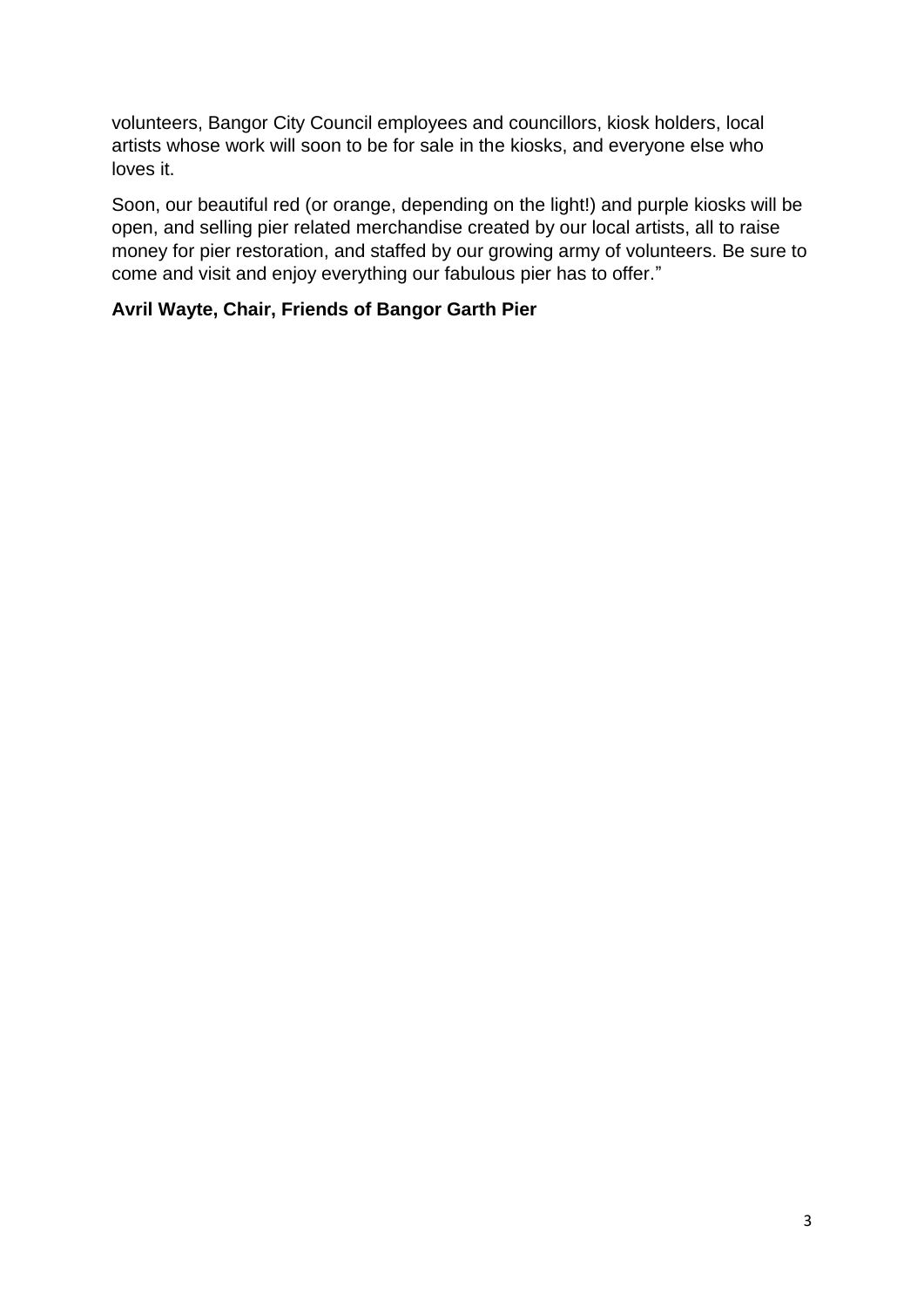# **Bangor Garth Pier: Key Facts**

- After an 1893 Parliamentary Bill, work on the 1550 foot pier (including a pontoon landing stage) began to the design of J.J.Webster of London. The pier was opened on 14th May 1896 by Lord Penrhyn. It had cost £17,000. Steamers called from Douglas, Liverpool, Blackpool, and elsewhere, and there was Pierrot entertainment.
- In 1914, the Christiana cargo steamer collided with the pier. Repairs were carried out by the Royal Engineers, who built a temporary bridge between the undamaged sections. The 3 foot gauge railway baggage line, which ran the length of the pier, was removed at this time.
- In 1920, the Clio was scrapped. The Clio was a former naval gunship that was moored off the pierhead for a number of years. The wooden vessel was used as a training ship for boys (up to 280) who were orphans or had been in trouble. Some lived onboard the Clio for four or five years.
- The School Ship HMS Conway, moored off the pier from 1941 to 1949, ran aground in 1953 while being towed for repair work. The Conway was immortalised in glass on the pierhead and unveiled in 2017.
- The pier closed for safety reasons at the end of 1971. Ownership passed to Arfon Borough Council in 1974, who decided to demolish the structure. However, the City Council objected and listed building status was obtained for the pier, one of the finest in Britain. Eventually, the City Council took over the pier for a nominal 1p.
- With help from the National Heritage Memorial Fund, the Welsh Office and the Manpower Services Commission, restoration began in November 1982 and the pier was officially re-opened on 7th May 1988 by the Marquis of Anglesey.
- The National Piers Society was accepted as a member of the [Bangor](http://www.bangorpride.org.uk/) [Pride](http://www.bangorpride.org.uk/) civic partnership and offered to do all it could to promote and sustain interest in the preservation and continued enjoyment of the Garth Pier.
- However, in November 2011 it was reported that £2m was needed for essential maintenance work to Bangor pier – with claims maintenance had been "ignored" since the 80s. A public meeting also in November heard complaints that not enough was being done to bring visitors to the area. Disputes arose between local people who wanted a greater say in how the pier was managed and the Council's Town Clerk who felt that the right approach was for people to stand for election as local councillors.
- The Council reported that they had amassed a pool of one million pounds for maintenance but that the actual requirement could be twice this amount because of environmental considerations during pier maintenance operations. By February 2012, it had become clear that the Council's budget was short by a million pounds and the Council announced they were looking for grant aid to help pay for the pier's refurbishment.
- In November 2014, it was announced that the City Council had engaged consultants to help build their application for Heritage Lottery Funding (HLF) to renovate the Grade II listed Garth Pier, add more kiosks and introduce displays to tell the structure and city's story. The consultants had been asked to draw together the technical and expert input required to evidence the work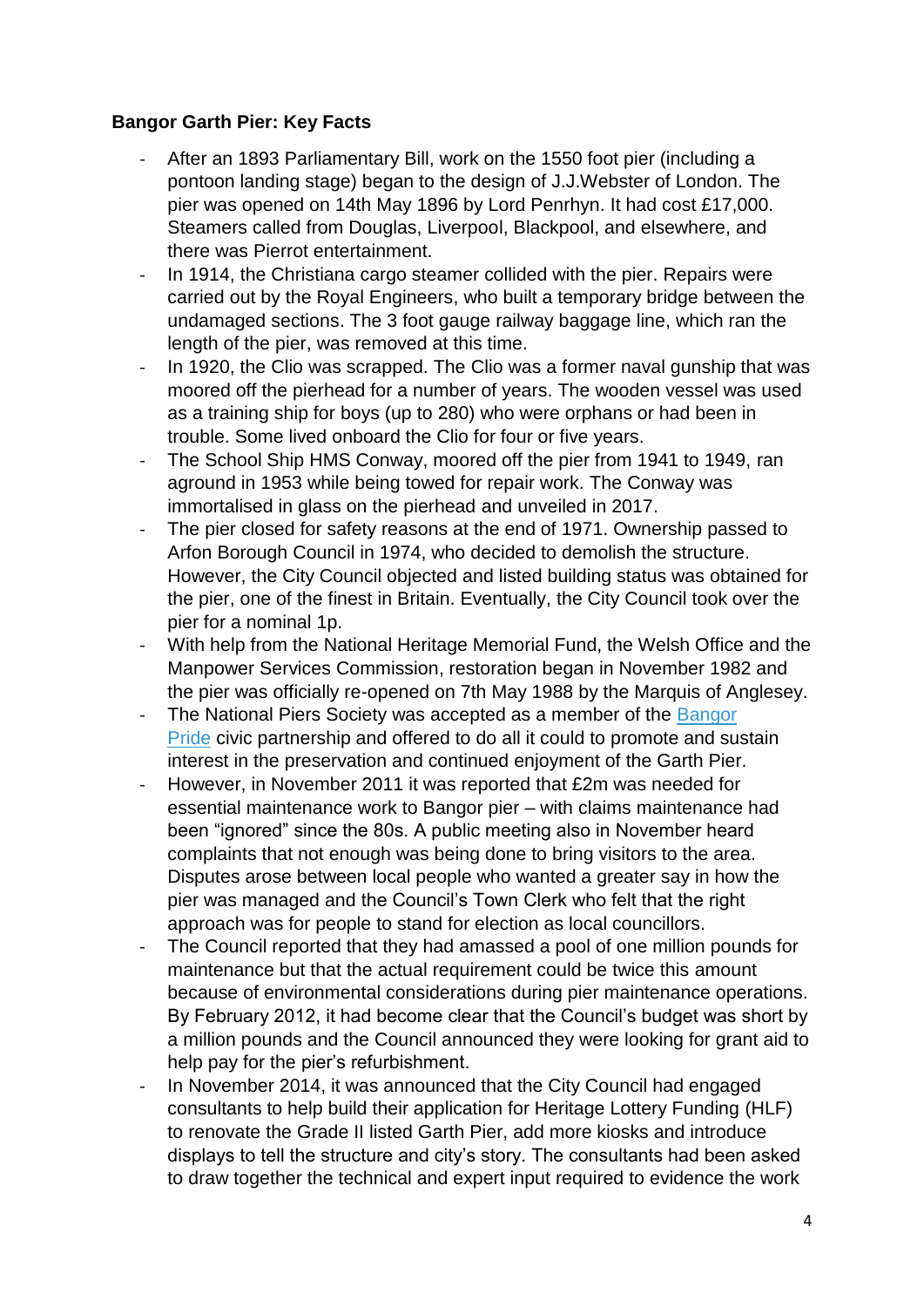which needs to be done to the structure and to provide architectural input into designs to reconstruct new kiosks. The application to HLF for a grant of between £50,000 and £80,000, was submitted in March 2015 and was strongly supported by the local community. However, in June 2015, the bid was rejected by HLF.

- August 2017 saw the commencement of a £1m restoration project aimed at ensuring the future of the pier for many years to come. The project, funded directly by Bangor City Council, involved work to strengthen the structure and also provide new handrails on the pier deck. Significant scaffolding was necessary along the pier sides and the work had to comply with stringent health and safety measures.
- In March 2018, the Bangor Aye reported that the £1m restoration of Bangor's Garth Pier was continuing to progress well. The work, which commenced in August 2017, was expected to take up to four years to complete. In January 2019, it was reported that Phase Three of the pier restoration, the pierhead area, was set to finish ahead of its March 31, 2019 schedule. The work had included major reconstruction of the structural elements of the pier plus improvements to wrought iron, hand railings, buildings, repainting, repair and shot blasting areas of metal fatigue and corrosion.
- In May 2019, more than 2,000 guests attended the Movable Feast event on the pier. A wide selection of food and drink was available including seafood and celebrated lamb and beef dishes and gin and beer from local breweries and distilleries. Live music from local bands and musicians accompanied the event.
- By June 2020, plans were underway to create a Bangor Pier Enterprise Group comprising the Bangor City Council, the private businesses that operate on the pier, and a new community volunteers group - the Bangor Pier Volunteers. This was later restructured and renamed as the Friends of Bangor Garth Pier and in March 2021, a Memorandum of Understanding was signed by Bangor City Council and Friends of Bangor Garth Pier (FBGP). FBGP took up their new home on the pier (Kiosk No.3) in April 2021, a base to sell pier-related products and to help visitors through their volunteers.
- On May 14<sup>th</sup>, 125 years to the day after the formal opening of the pier, a commemorative plaque was unveiled by the Mayor of the City in front of a limited number of guests in a small ceremony due to the ongoing Covid-19 pandemic prohibiting large public gatherings.



Credit: historypoints.org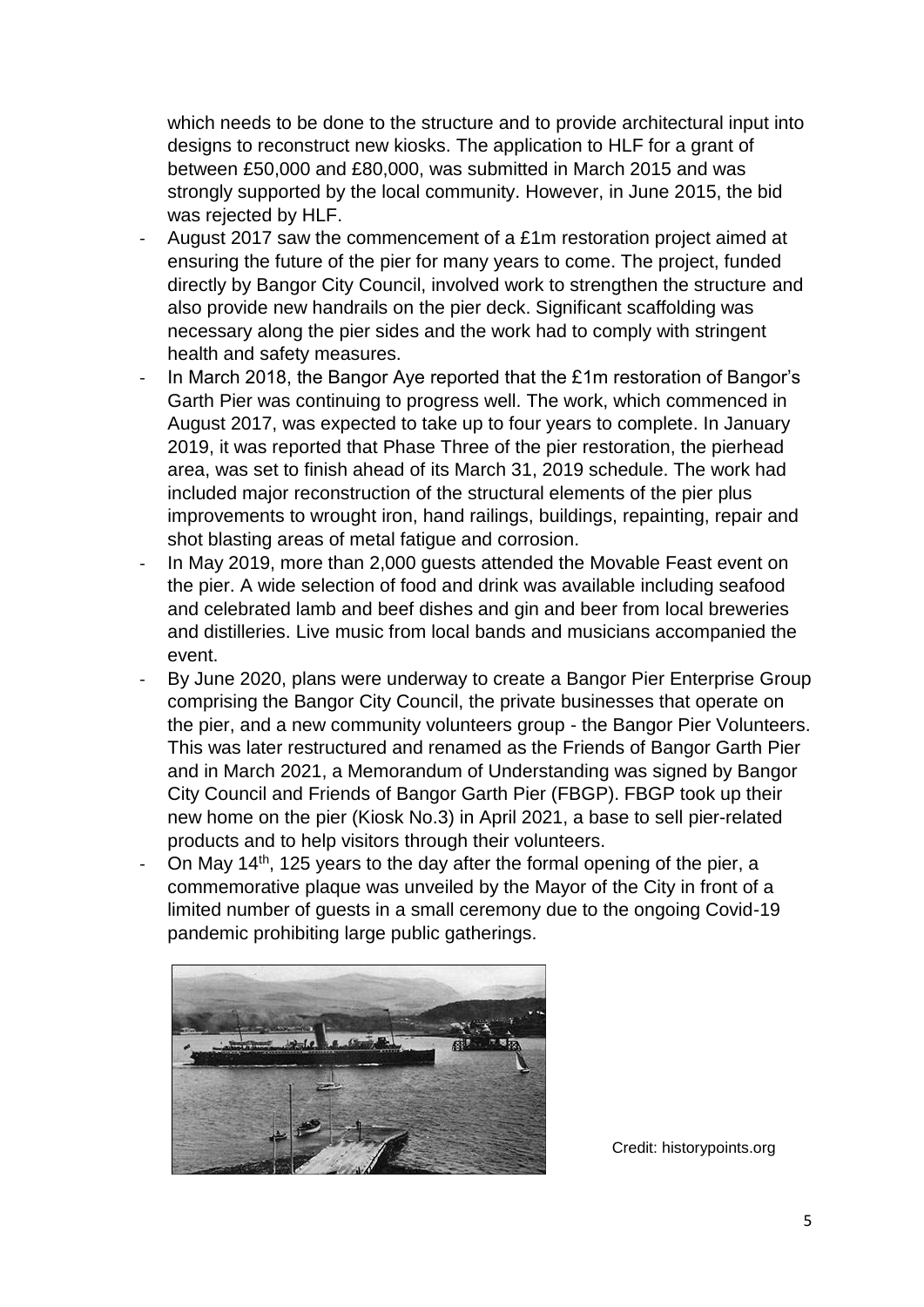## **History of the Pier**

The origin of most of what we now call seaside piers lies in the need for people to be able to embark and disembark safely from passenger ferries. As far back as 1292, according to the Sheriff's accounts of the time, one such ferry was the Porthesgob ferry, operated by the Bishop of Bangor. This had landing places at Gorad y Gyt and Garth Point on the mainland and at Cadnant, Porth Philip Ddu, Borthwen and as far as Gallows Point on the Anglesey side. Getting ashore was likely to have been a somewhat hazardous affair, via primitive jetties subject to the rise and fall of the tides.

The Garth Ferry, operating from the stone jetty adjacent to where the Garth Pier now stands, was the principal crossing point to Anglesey before the construction of the Menai Bridge in 1826, and a ferry continued to operate from this jetty for many years after. Later records describe how, with the rise of steamer traffic between Bangor, Liverpool and other north Wales ports, passengers had to be rowed ashore in small boats, and the loading and unloading of cargo was challenging in the extreme. A better solution to these problems was obviously needed and so in 1885, Bangor City Council began exploring how the existing ferry services could be modernised to take advantage of the growing sea-borne traffic. Discussions with the Morgan family, who had been lessees of the Garth Ferry for almost a hundred years and the Ecclesiastical Commissioners, who owned the ferry, took place but it wasn't until 1891 that the council acquired the old slate yard at Garth and improved the stone landing jetty, enabling a popular, twice weekly service to Liverpool on the Prince Ja Ja steamer.

This was a period in which piers were beginning to be recognised as valuable attractions to seaside resorts and it was felt that a proper promenade pier at Bangor, with its own landing stage, would offer a unique visitor experience combining pleasure steamer trips, wonderfully diverse natural surroundings, and magnificent views of the mountains of Snowdonia and along and across the beautiful Menai Strait. An initial approach was made to the Mayoh Brothers of Manchester to prepare plans for a pier together with cost estimates to enable the council to obtain permission from the Board of Trade to erect such a structure at Garth. Initial construction estimates of around £14,000 soon escalated to closer to £25,000 to include the purchases of the Garth Ferry, improving the existing landing points and purchase of new ferry boats. These costs were to be covered by a loan which the council would apply for from the Local Government Board.

However, these proposals did not meet with universal approval and strenuous objections were raised to the imposition of such a large expenditure on a council which was already facing serious financial challenges. Nevertheless, following a Local Government Board enquiry in 1893, the loan was approved and the council was free to press on with the construction of a new pier. The council decided not to use the Mayoh Brothers on the project but to ask Mr John James Webster of Westminster to advise them. Mr Webster was a very experienced bridge engineer and also designed the Promenade Pier in Dover which opened in 1893 and was of a similar design to Bangor's pier. Webster assisted in the application for Parliamentary orders to build the pier and Royal Assent was received at the end of August 1894,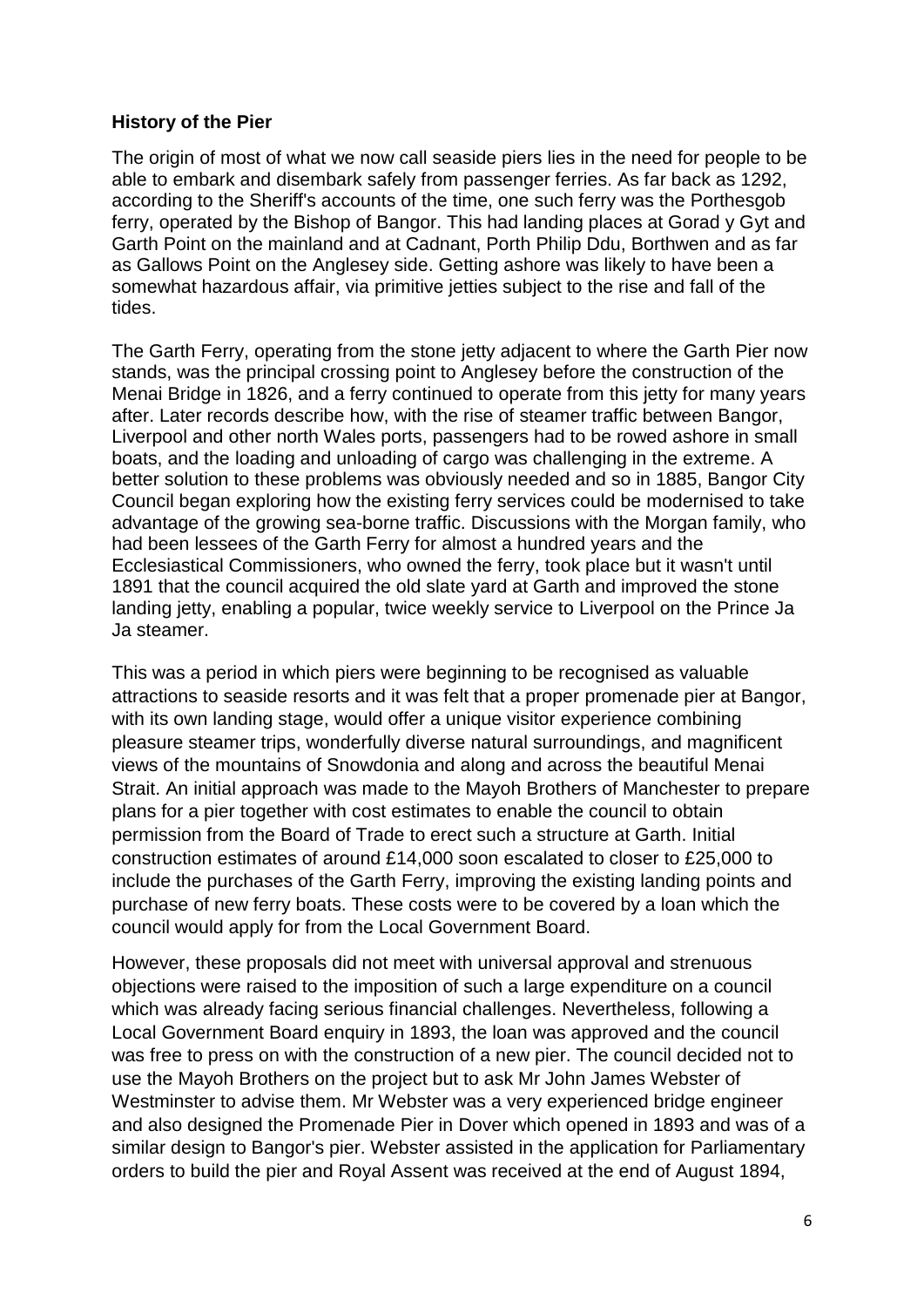following which he was engaged as engineer for the project. The passing of the Bangor Pier Bill was celebrated by a large procession from the town clock to the ferry where a silver key to the ferry gates was presented to the council by Mr Morgan, who had been the lessee of the Garth Ferry.

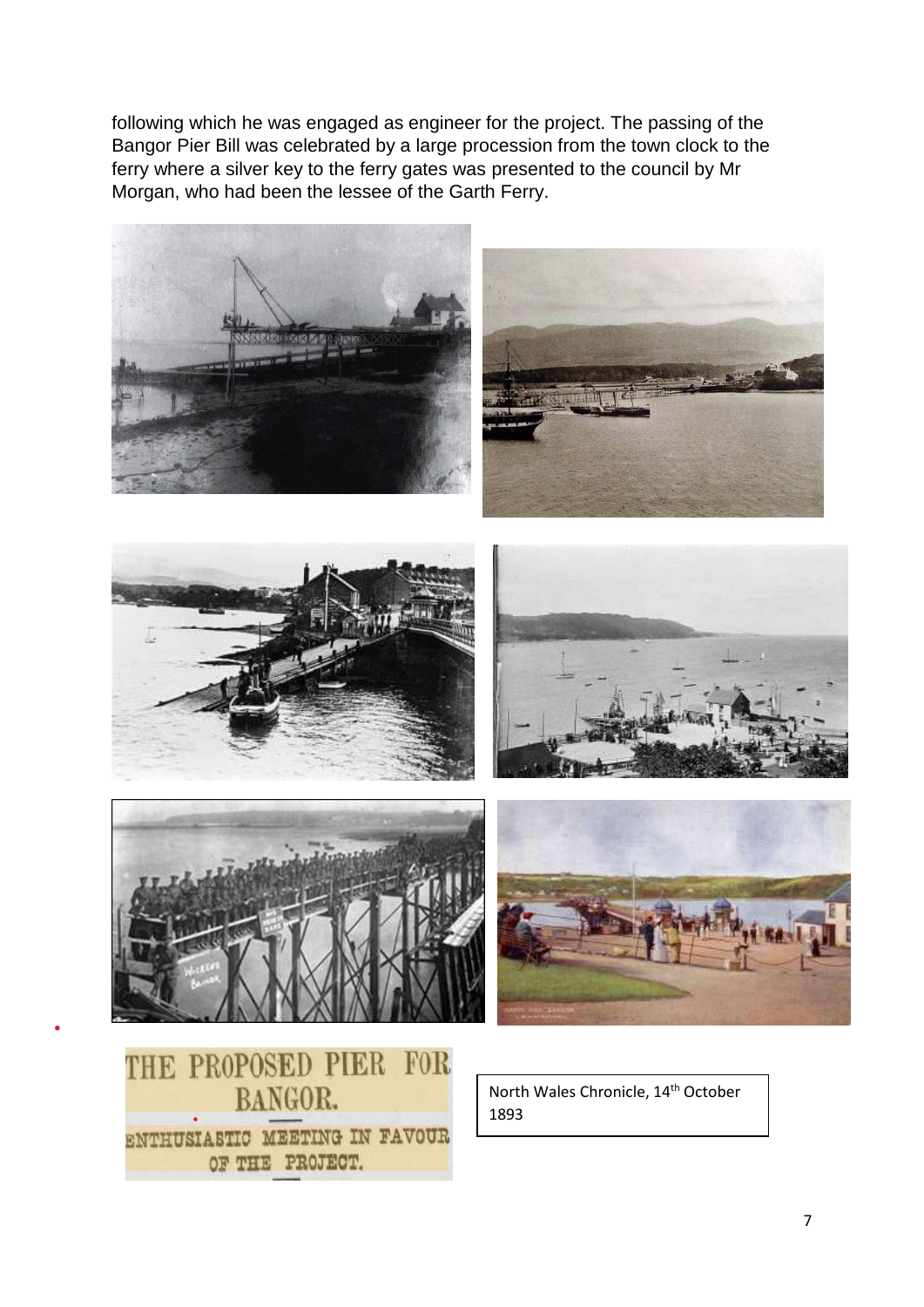#### THE BANGOR PIER. OPENING CEREMONY TO-DAY.

Bangor is making rapid progress in various directions, while other surrounding twens are content to rest on their cars. The latest addition content to rest on their pars. The latest addition<br>to its many recent acquirements is the magnificent<br>piar which is being opened to-day (Thursday) by<br>the Right Hon, Lord Penrhyn. The event will be made the occasion for a demonstration of great magnitude, and the inhabitants are eager and willing to participate in the rejoicings. A portion of the day will be observed as a holiday. Cheap excursions will be run to the town from the surrounding districts, and a large influx of visitors may be ex-The town is gaily decorated, and the pected. rather is all that can be desired.

When the scheme to erect a play was first mooted reenuous opposition was onered by a seconded, the ratepayers, and even a poll was demanded, the result of which proved that a great preponderance.<br>Of the ratepayers was in favour of the scheme.<br>That better landing faciliti decided'y objectionable to timid people, who dis-<br>liked the task of having to walk to the extreme end in order to get to the ferry boat. Another difficulty was experienced when landing passengers from the Liverpool steamers, and had there been better conveniences in the past for this purpose a larger number of visitors would undoubtedly have come to Bangor. Under the new The Liverpool steamers will in future be able to land passengers at the piar head, and it may be assumed that steamers from Blackpool, Fleetwood, Southport, and other witering;plices, will make frequent trips to Bangor during the summer months. Our ancient city will thus come better known, and many who have seen and admired the beauty of the surrounding sornery will not rest content until they have become residents in the neighbourhood.

At ten o'clock this morning, the May-day procession, deferred for the purpose, took place. At two o'clock a procession, consisting of the Mayor and Corporation, Friendly Societies, &c., will be formed in order to escort Lord Penrhyn to will be formed in order to second the bis the pier at Garth Point. On arrival there his lordship will be presented with a handsome address in album form, together with a gold key address in album form, together with a gold key<br>with which he will perform the ceremony of<br>opening the pier gates, and formally declare the<br>pier open. Lord Penrhyn, accompanied by the<br>Mayor and Corporation, will then proce (consisting of 120 voices), under the conductorship<br>of Dr Boland Rogers, will render a selection of music. The general public during the ceremony will also be admitted on the pier at a charge of 1s each. During the afternoon the band of the 1st Cheshire and Carnarvoushire Artillery Volunteers will also play a selection of music at the pier head. will also play a selection of music at the entertains<br>In the evening the Mayor of Bangor entertains<br>Lord Penrhyn, the members of the Council, the mayors of neighbouring towns, and other leading mayors of neighbouring towns, and the George<br>gentlemen of the district, at dinner at the George<br>Hotel. At night there will be a display of Hotel. At night there will be a useful by treworks an the Menai Straits.<br>torones, on the Menai Straits.

#### **1896: Building the Pier**

Tenders were invited for the construction of the pier and the contract was eventually awarded to Alfred Thorne of Westminster, who had worked on a number of pier projects both within the UK and overseas. Work began in autumn 1894 and took eighteen months to complete. It was officially opened by Lord Penrhyn on 14



May 1896 following a procession through the town and a crowd of over 5,000 people assembled to watch the opening ceremony. The pier was 1,500 feet long and 24 feet wide along most of its length with a wider section at the pierhead, 59 feet long and 99 feet wide, supporting a covered bandstand and leading to a floating landing stage reached by a girder bridge. Two large ornamental gates, flanked by small pavilions, stood at the entrance to the pier and a series of larger domed pavilions were positioned in recesses at intervals along the deck. Most of the original design still survives and the pier is generally thought to be one of the most elegant in the UK. The pier was a resounding success with regular, frequent steamer services calling at the new landing stage with passenger numbers in the hundreds of thousands using the services up to 1914. The pier was also a popular venue for entertainments providing pierrot shows, brass bands, variety performances, competitions and swimming contests. However, alternative venues for variety shows in the city

caused the performing companies to move from the open sided and weather prone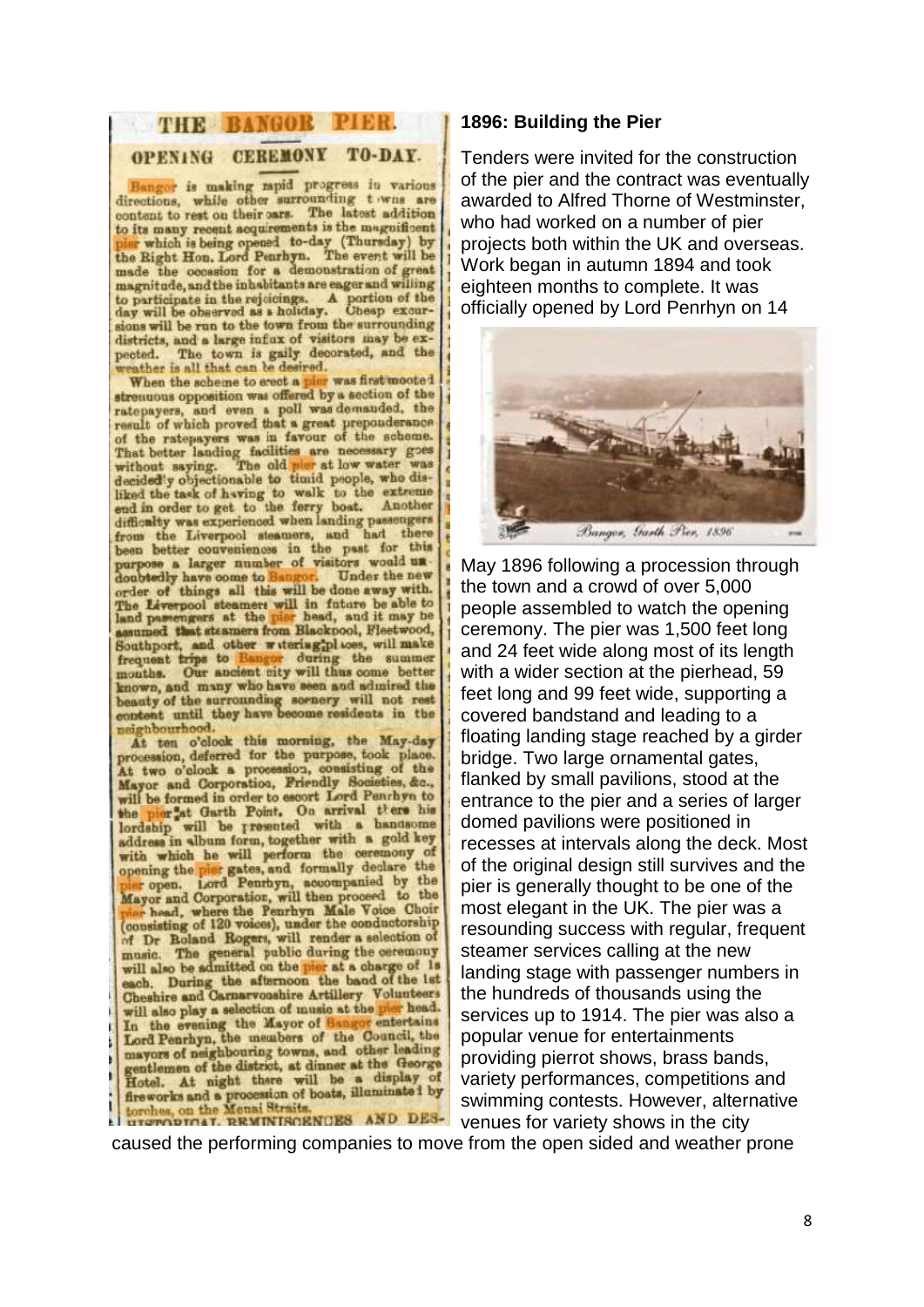bandstand on the pier. The sides of the bandstand were eventually boarded in to provide a more comfortable environment.

From its opening in 1896 to March 1914, over 440,000 people paid to use the pier's services plus 296,000 purchasing contract services with roughly the same number attending the pier entertainments.

# **DAMAGE TO BANGOR PIER**

#### MEETING OF THE CITY COUNCIL.

A special meeting of the Bangar City Council was held on Tuesday evening to consider the reports of the Pier and Ferry Committee on the damage to the pier by the steamer "Christiana" during the storm on December 4th.

The committee reported that a meeting was held on Dec. 5th having inspected the damage done to the Fire, when it was resolved "that me Town Check should inform the Liverpool and Mena Straits Stramship Co (the owners of the "Curists ana") of the accident, and state that the Corporation held them responsible for making good the ration held them respectible for making good the<br>formage." It was further resolved "that the ferry<br>be worked from the old jetty when the ide and<br>other circumstances permit, between the house of<br> $\mathbf{b}$  a.m. and  $\mathbf{3}$ 

asked to take all the evidence at once while the

At a meeting of the committee three days later, the Town Clerk road the proofs of the evidence taken, and the Town Clerk suggested that the evidence the entire the connect for his advice the car at the connect for his advice submitted to an the matter. After a long disc of certain other persons mentioned. It was furthey resolved that notices be fixed at the toll mio working order, persona using the ferry do so

The committee again met on December 16th, when the question of making temporary arrange-<br>ment so as to work the ferry continually was consulered, and on being put to the vote it was carsidered, and on being put to the vote it was carried that some arrangement to the mode to maintain<br>the forty traffic. A subcommittee, containing of<br>Messas Gaesa; Cool, O. B. Hughes, and John<br>Williams, was appointed to cons

the Town Clock a maps and think necessary.<br>The Mayor stated that the Council had better<br>discuss the adjoct in private, and they resolved<br>themselves into committee accordingly.

After a discussion it was doubled "that a temporary gaugway be constructed to connect the person of the per at an estimated cost of £219, km £110, the estimated value of the tunber.

The Town Cierk reported that he had been as correspondence with the owners of the 'Caristicana,'' who had referred him to their Protection Society in London.

The Council authorised the Town Clerk to conmit Liverpool agents, and obtain any legal advice be might consider necessary.

There was standard entry charge of 2d (approximately



65p in 2019) with an increased charge of 4d to 6d (approximately £1.30 to £1.95 in 2019) for special events. 6d would be around a fourteenth of a skilled tradesman's daily wage.

## **SS Christiana**

Disaster struck in December 1914 when the merchant steamer Christiana collided with the pier during a storm, smashing a 150ft gap through the structure. A temporary walkway was constructed by the Royal Anglesey Engineers but proper repairs were not carried out until 1922, when further serious structural faults were discovered. Additional repair work was put in hand and



improvements to the landing stage were also carried out. But from the mid-1920s, the popularity of the pier began to wane as bus services became available to replace the ferries and larger passenger vessels made Bangor impractical as a landing point. The entertainments available also declined during this period and by the early 1930s, the pier was making heavy losses and questions

began to be raised about the wisdom of retaining the pier and its services within public ownership.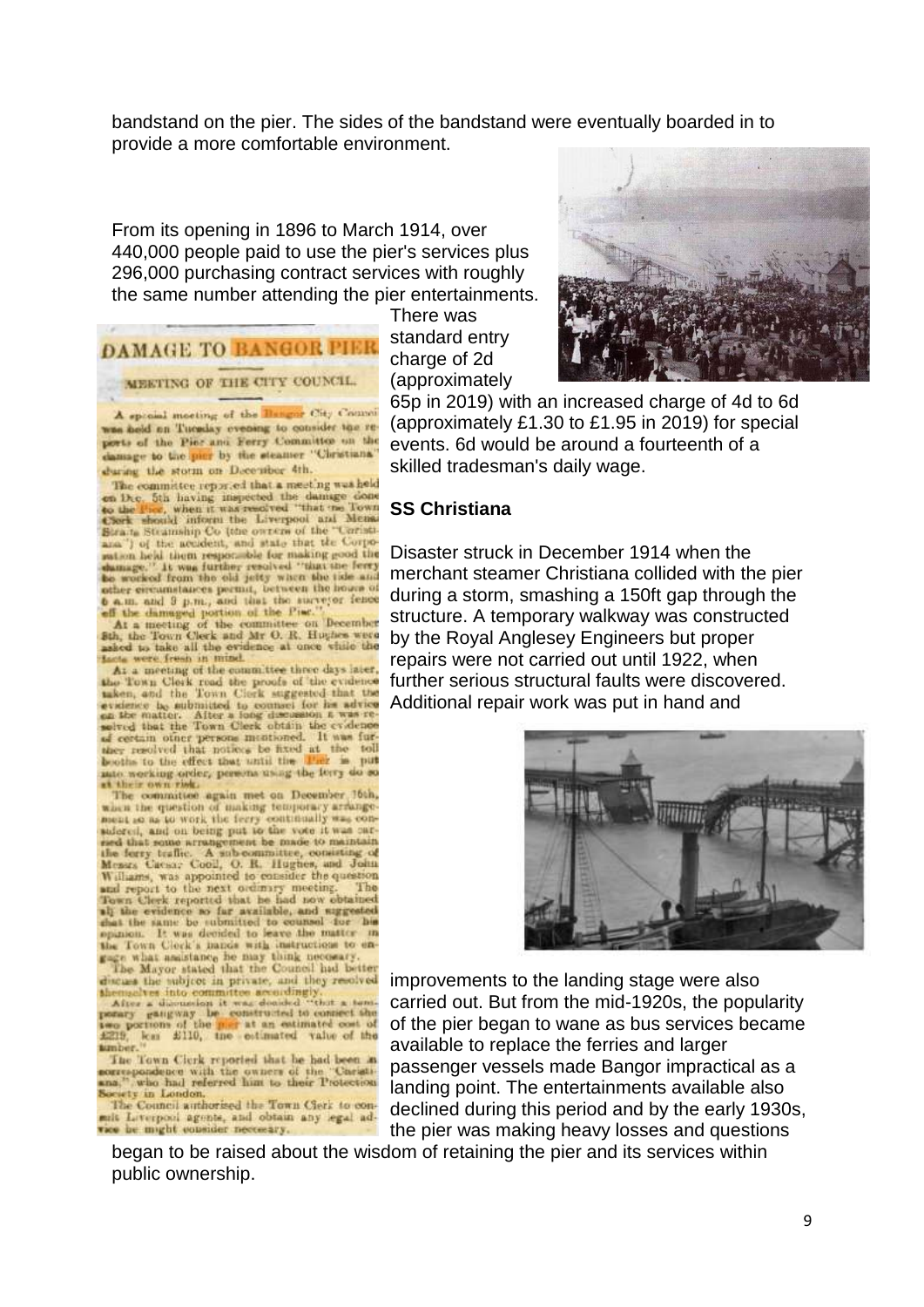# **The Pier post-1945**

The Second World War caused any ongoing plans to be interrupted and part of the pier's decking was removed to prevent enemy invaders using the pier. When the war ended the pier was in a very sorry state leading to some views that it should be simply demolished or sold. Neither of these happened however and the council made improvements to the pier and encouraged its use for events such as dances. But the pier was entering a phase in which it continued to lose money and deteriorate structurally.



Following a survey in the late 1960s that showed it was suffering from serious decay and had become unsafe, the council had no option but to close the pier in 1971. Complete demolition of the pier by Arfon District Council, who then owned the pier following local government

reorganisation in 1974, was narrowly avoided by just a single vote. Further attempts at demolition were set aside when Bangor City Community Council achieved Grade II\* status for the pier. When it was listed that year, the British Listed Buildings inspector considered it to be "the best in Britain of the older type of pier without a large pavilion at the landward end". The Council would later take ownership of the pier in 1978 for just 1p and a promise to restore it. It was estimated that restoration would cost £470,000, a sum well outside the ability of the Community Council to cover, and so intensive fundraising efforts were put in hand.

The first Friends of Bangor Pier Group was formed in Garth in the mid-1970s raising the profile of the pier and a significant amount of money with events such as Buy A Plank, several Raffles, Dances, Bingo, Coffee Mornings and other events to help raise funding for the pier reconstruction work in the 1980s. There have been many different fundraising activities at the pier over the following decades, and events such as Easter Bonnet parades, Birdman Competition, RAF Valley Freedom Ceremonies and vintage cars rally.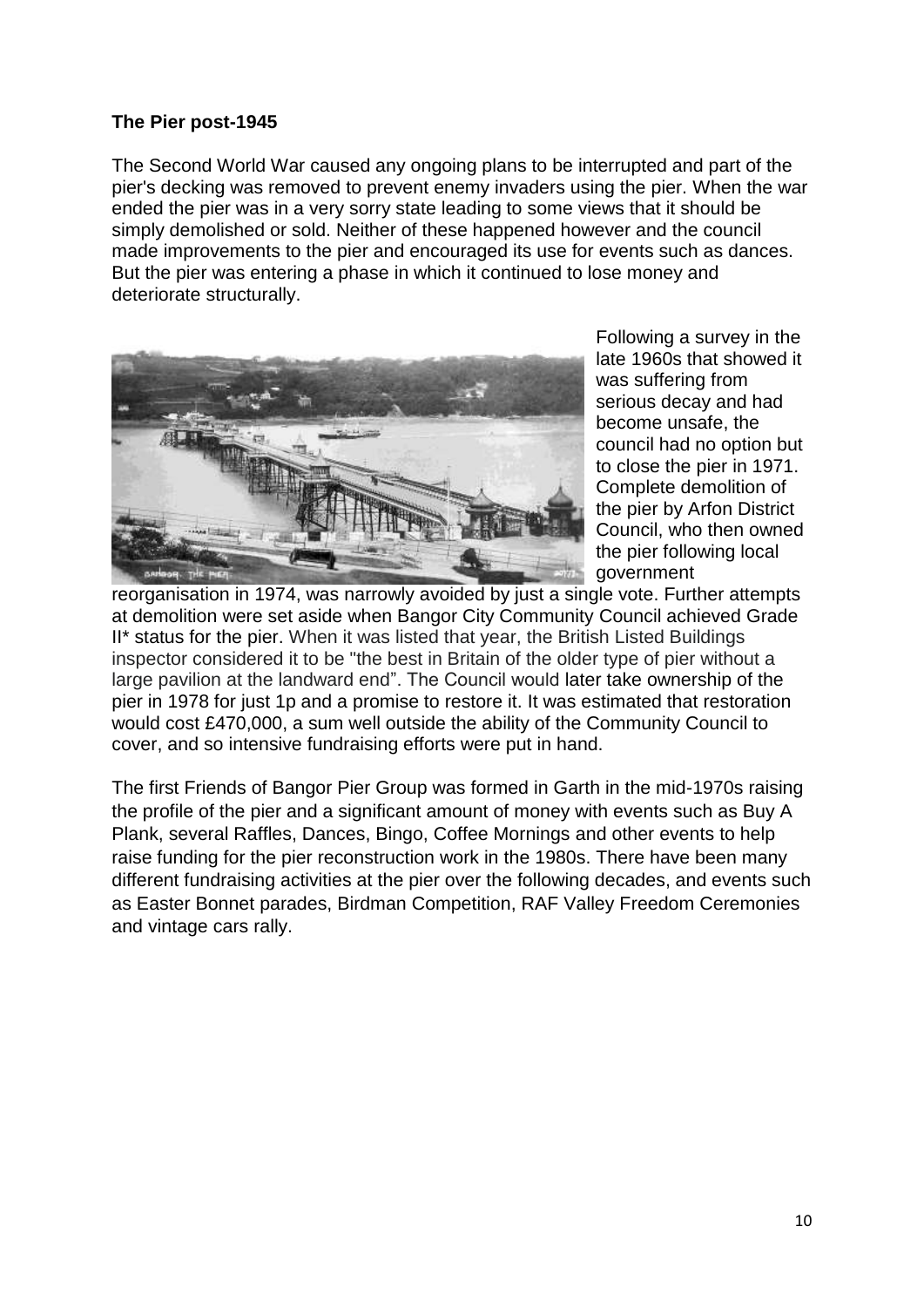In October 1982, financial support from a number of organisations including the Secretary of State for Wales, the Welsh Development Agency, the National Heritage Memorial Fund, and the Historic Buildings Council meant that restoration work could

begin. A scheme set up by the Manpower Services Commission gave shortterm work on the project to local unemployed people. Bad weather caused costs to rise and the additional funding was met by a sponsorship scheme in which various components of the pier could be sponsored for amounts between £5 and £2,500. Additional sponsorship was



also provided for the pierhead building and the ornamental entrance gates. The pier won a Prince of Wales Award in 1983 and a Europa Nostra conservation award in

1988. Finally, in May 1988, at an eventual cost of £3 million, the beautifully restored pier was opened by the Marquess of Anglesey.

# **The Pier in the 21st century**

There followed a fairly uneventful period in which the pier retained its popularity with Bangor's residents and the many visitors to the city, with the Tea Rooms at the pierhead developing a reputation for the excellent quality of its scones. However, the maintenance of the structure was not receiving the attention it deserved and by 2011 it became clear that problems were developing with the pier's sub-structure.



Bangor Garth Pier, North Wales, 2011 from the series Pierdom © Simon Roberts

As previously mentioned, August 2017 saw the commencement of a £1m restoration project aimed at ensuring the future of Bangor Pier for many years to come. The project, funded directly by Bangor City Council, involved work to strengthen the



structure and also provide new handrails on the pier deck. Significant scaffolding was necessary along the pier sides and the work had to comply with stringent health and safety measures.

Credit: Evans Wolfenden Partnership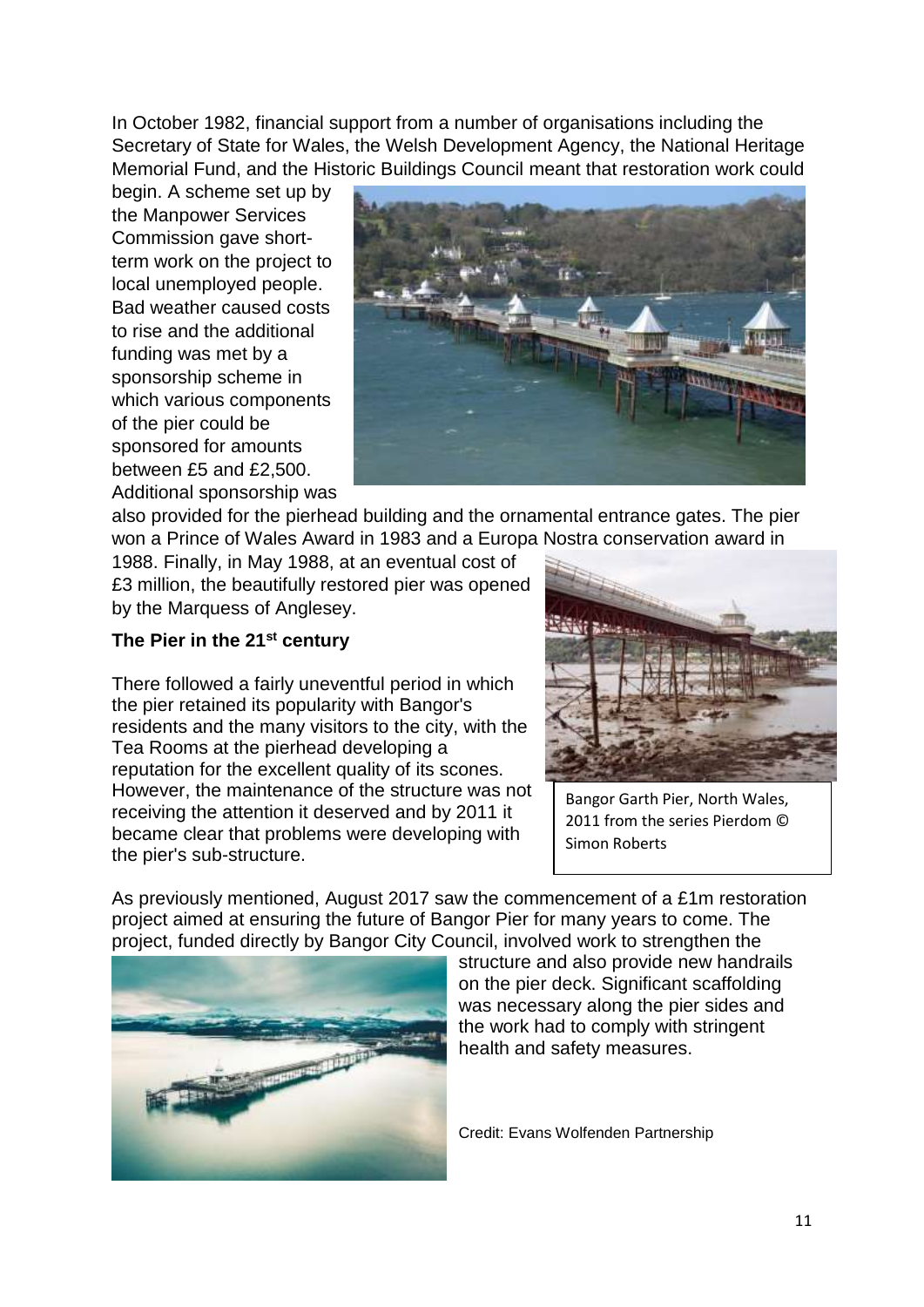By June 2020, plans were in place to create a Bangor Pier Enterprise Group comprising Bangor City Council, the private businesses that operate on the pier, and a new community volunteers group – the Bangor Pier Volunteers. In March 2021, a Memorandum of Understanding was signed by Bangor City Council and Friends of Bangor Garth Pier (FBGP). FBGP took up their new home on the pier (Kiosk No.3) Credit: SportpicturesCymru



in April 2021, a base to sell pier-related products and to help visitors through their volunteers.

# **The Future**

As you have read the pier has enjoyed a varied 125 year history full of highs and lows, and with the massive restoration work nearing its end expectations are mounting for the next 125 years. There is a hope that a new push for Heritage Lottery Funding will allow yet further developments on the pier to expand its event capabilities and make it a real destination on the north Wales Coast.

Part of a Heritage Fund application could also be sought to bring the landing stage back to life and to once again allow boats to dock off of the pierhead for local excursions, bringing the pier full circle and providing some of the most extraordinary leisure activities available anywhere along the Menai Straights and further afield.

Aside from pushing for further grants to unlock these capabilities for the pier the City Council is keen to continue to celebrate the pier with a series of public events and online contributions over the course of this anniversary year as well as beyond. The future certainly looks bright for Bangor Garth Pier.



Credit: The Bangor Aye; Awyr Las